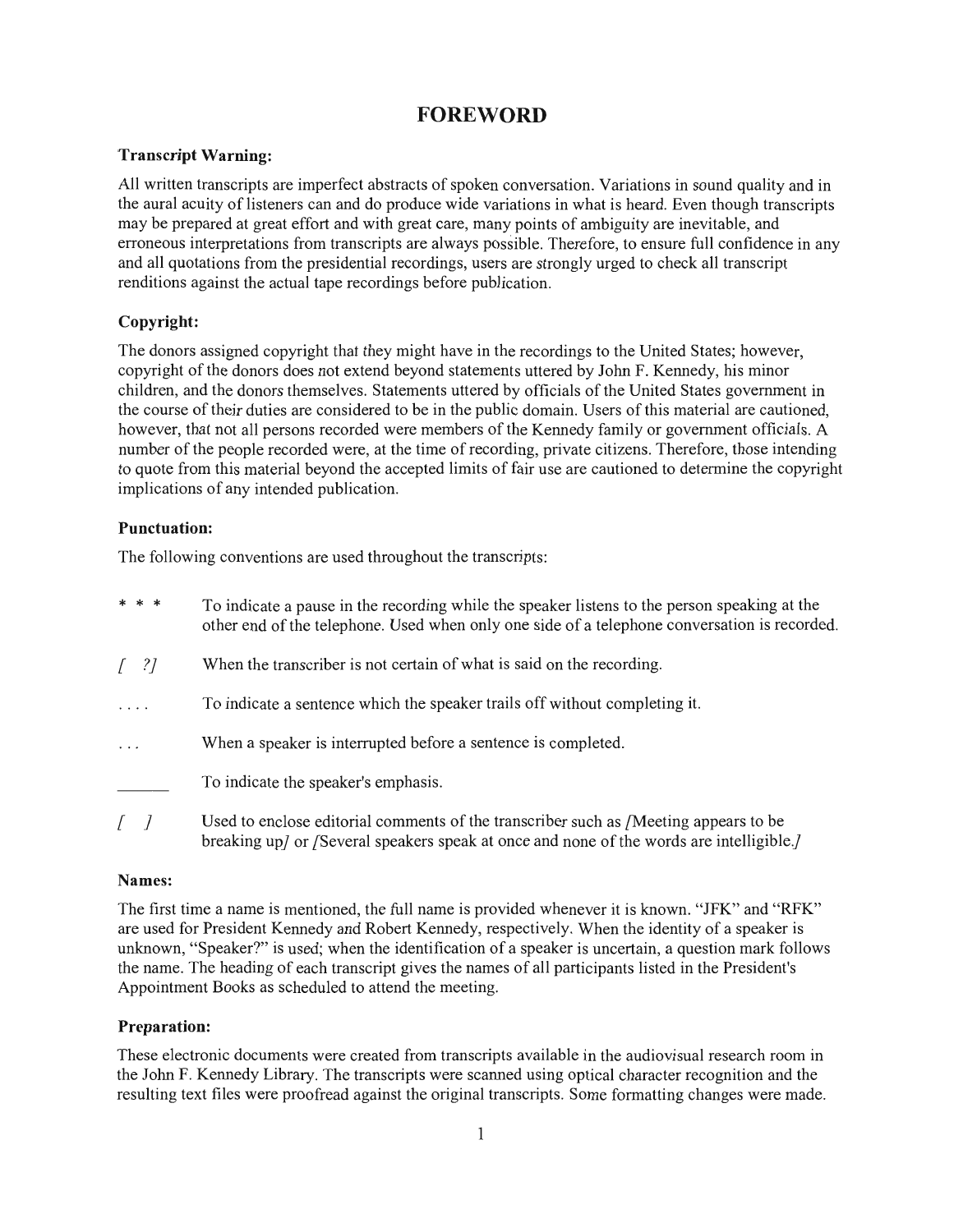# **Dictabelt 41, Item 41.2**

October 28, 1962

| JFK:                      | Hello?                                                                                                                                                                                                                                                                                                                                                                                                                                                                                                                                                                                                                                                                                                                                                                                                                                                                                                                                                                                                                                                                                     |
|---------------------------|--------------------------------------------------------------------------------------------------------------------------------------------------------------------------------------------------------------------------------------------------------------------------------------------------------------------------------------------------------------------------------------------------------------------------------------------------------------------------------------------------------------------------------------------------------------------------------------------------------------------------------------------------------------------------------------------------------------------------------------------------------------------------------------------------------------------------------------------------------------------------------------------------------------------------------------------------------------------------------------------------------------------------------------------------------------------------------------------|
| Operator:                 | Yes, please.                                                                                                                                                                                                                                                                                                                                                                                                                                                                                                                                                                                                                                                                                                                                                                                                                                                                                                                                                                                                                                                                               |
| JFK:                      | Oh is the General on --                                                                                                                                                                                                                                                                                                                                                                                                                                                                                                                                                                                                                                                                                                                                                                                                                                                                                                                                                                                                                                                                    |
| Operator:                 | I'll put it on, yes sir. Ready?                                                                                                                                                                                                                                                                                                                                                                                                                                                                                                                                                                                                                                                                                                                                                                                                                                                                                                                                                                                                                                                            |
| JFK:                      | Hello?                                                                                                                                                                                                                                                                                                                                                                                                                                                                                                                                                                                                                                                                                                                                                                                                                                                                                                                                                                                                                                                                                     |
| Eisenhower <sup>1</sup> : | General Eisenhower, Mr. President.                                                                                                                                                                                                                                                                                                                                                                                                                                                                                                                                                                                                                                                                                                                                                                                                                                                                                                                                                                                                                                                         |
| JFK:                      | General, how are you?                                                                                                                                                                                                                                                                                                                                                                                                                                                                                                                                                                                                                                                                                                                                                                                                                                                                                                                                                                                                                                                                      |
| Eisenhower:               | Pretty good, thank you.                                                                                                                                                                                                                                                                                                                                                                                                                                                                                                                                                                                                                                                                                                                                                                                                                                                                                                                                                                                                                                                                    |
| JFK:                      | Oh fine. General, I just wanted to bring you up to date on this matter, because<br>I know of your concern about it. We got -- Friday night got a message from<br>Khrushchev which said that he would withdraw these missiles and technicians<br>and so on providing we did not plan to invade Cuba. We then got a message,<br>that public one, the next morning in which he said he would do that if we<br>withdrew our missiles from Turkey. We then, as you know, issued a statement<br>that we couldn't get into that deal. So we then got this message this morning.<br>So we now have to wait to see how it unfolds, and there's a good deal of<br>complexities to it. If the withdrawal of these missiles, technicians, and the<br>cessation of subversive activity by them, well we just have to set up<br>satisfactory procedures to determine whether these actions will be carried out.<br>So I would think that if we can do that we'll be -- find our interest advanced,<br>even though it may be only one more chapter in a rather long story as far as<br>Cuba is concerned. |
| Eisenhower:               | Of course, but Mr. President, did he, does he put any conditions in whatsoever<br>in this?                                                                                                                                                                                                                                                                                                                                                                                                                                                                                                                                                                                                                                                                                                                                                                                                                                                                                                                                                                                                 |
| JFK:                      | No, except that we're not going to invade Cuba. That's the only one we've got<br>now. But we don't plan to invade Cuba under these conditions anyway. So if<br>we can get them out, we're better off by far.                                                                                                                                                                                                                                                                                                                                                                                                                                                                                                                                                                                                                                                                                                                                                                                                                                                                               |

<span id="page-1-0"></span> <sup>1</sup> Dwight D. Eisenhower, former president.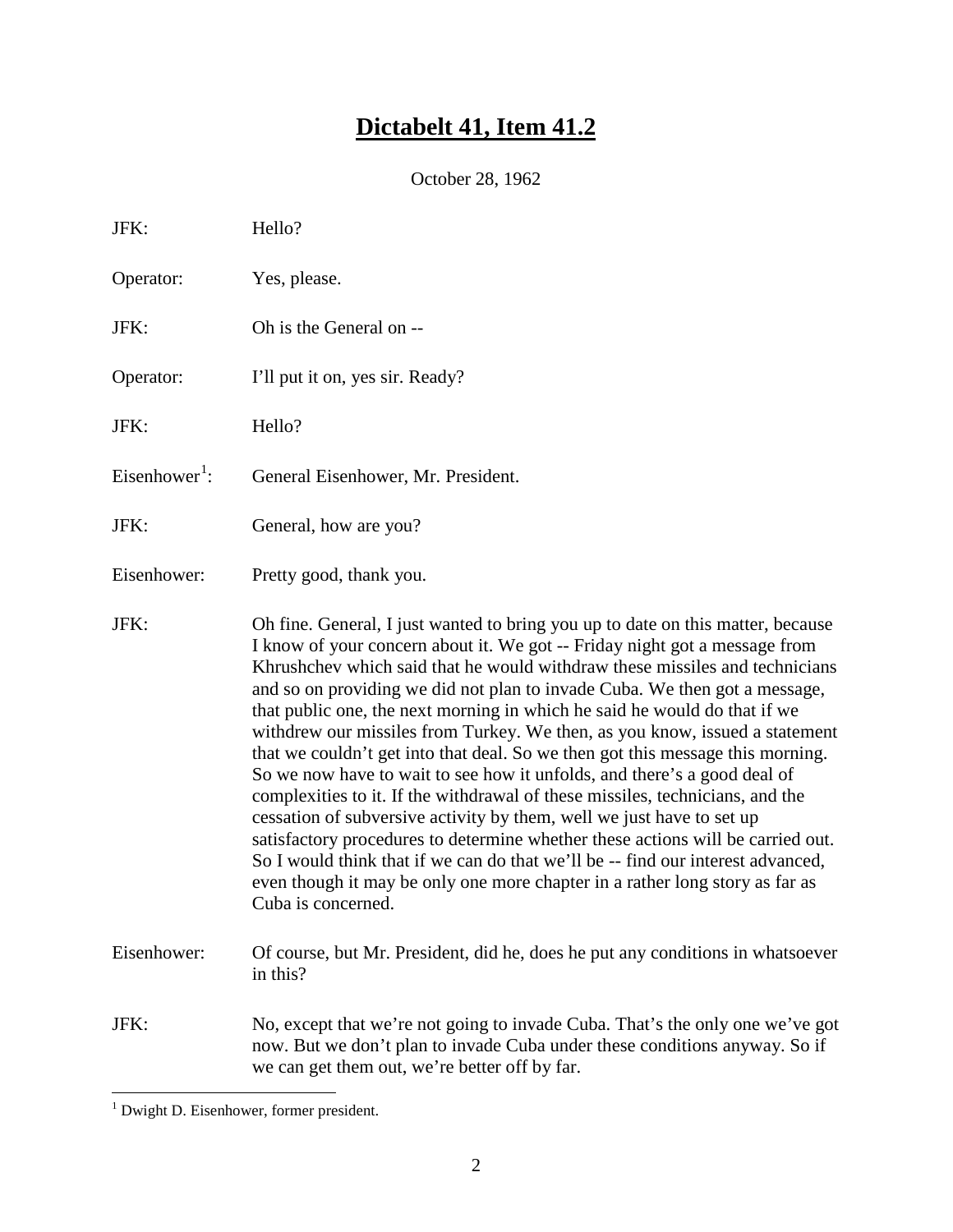| Eisenhower: | That's great. I quite agree. I just wondered whether he was trying to, knowing<br>we would keep our word, whether he would try to engage us in any kind of<br>statements or commitments that would finally one day could be very<br>embarrassing. [This is], suppose they got in – they started to bombard<br>Guantanamo.                                                                                                                                                                    |
|-------------|----------------------------------------------------------------------------------------------------------------------------------------------------------------------------------------------------------------------------------------------------------------------------------------------------------------------------------------------------------------------------------------------------------------------------------------------------------------------------------------------|
| JFK:        | Right.                                                                                                                                                                                                                                                                                                                                                                                                                                                                                       |
| Eisenhower: | What I'm getting at, I quite agree this is a very, I think, conciliatory move he's<br>made. Provided that he doesn't say that --                                                                                                                                                                                                                                                                                                                                                             |
| JFK:        | Right. Oh well I agree. Oh yeah that's right. I think what we've got to do is<br>keep -- that's why I don't think the Cuban story can be over yet. I think we<br>will retain sufficient freedom to protect our interests if he                                                                                                                                                                                                                                                               |
| Eisenhower: | That's all I want--                                                                                                                                                                                                                                                                                                                                                                                                                                                                          |
| JFK:        | -- if he, if they engage in subversion, if they attempt to do any aggressive acts<br>and so on then all bets are off. In addition my guess is by the end of next<br>month we're going to be toe-to-toe on Berlin anyway. So that I think this is<br>important for the time being because it requires quite a step down really for<br>Khrushchev. On the other hand, I think that as we all know they're - they just<br>probe and their word's unreliable so we just have to stay busy on it. |
| Eisenhower: | As I've [unintelligible] before, Mr. President, one thing about -- they, these<br>people do not equate, and I think it's been a mistake to equate, Berlin with<br>Cuba or anything else. They take any spot in the world, they don't care where<br>it is,                                                                                                                                                                                                                                    |
| JFK:        | That's right.                                                                                                                                                                                                                                                                                                                                                                                                                                                                                |
| Eisenhower: | And it's just a question is, are you in such a place where you either can't or<br>won't resist?                                                                                                                                                                                                                                                                                                                                                                                              |
| JFK:        | That's right, yeah.                                                                                                                                                                                                                                                                                                                                                                                                                                                                          |
| Eisenhower: | Yeah but we got them into Tibet. It has nothing to do with Tibet, up them<br>mountains [unintelligible]. We couldn't reach them. And so what we can<br>do then is /unintelligible/. So they get to and they probe when you can't do<br>anything. Then if they get another place where they think that you just won't<br>for some reason or other, why then they go ahead. I think you're doing exactly<br>right and go ahead, but just let them know that you won't be the aggressor.        |